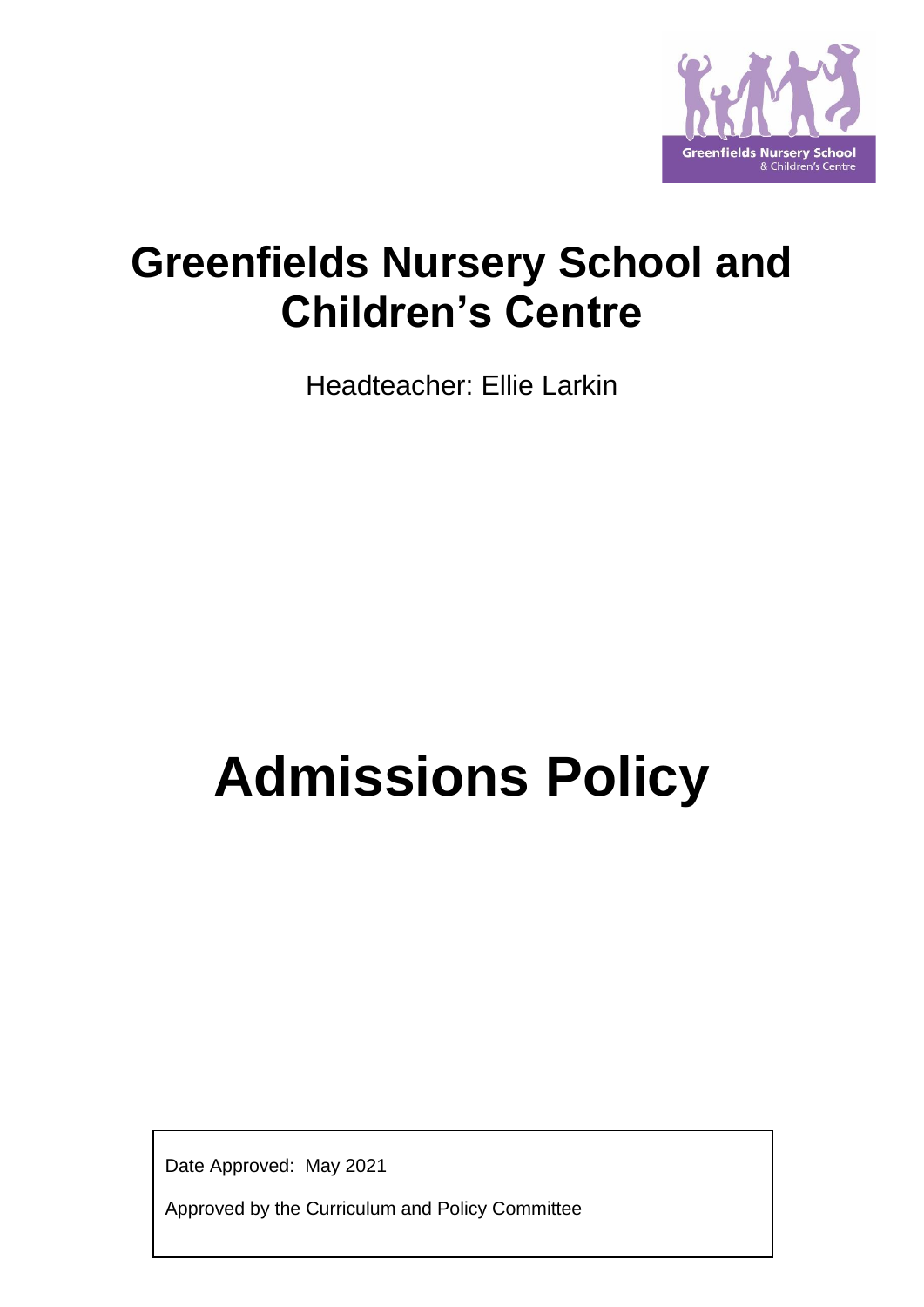## **Rationale**

This policy sets out our admission procedures across the Centre to ensure that places are allocated on a fair and transparent basis. Everything the Centre does must be fair, non-discriminatory and not put groups of people at a disadvantage.

#### **Nursery school**

The Nursery School provision is for children aged three and four. Places are part time and children attend fifteen hours a week (3 hours a day) for either a morning or afternoon session. We also have provision for children to attend extended hours on a fee paying basis; prices are available on our website or on request at the admin office.

The centre also offers an additional 15 hours of government funded childcare for working families. In order to access this entitlement families will need to complete an online eligibility check via HMRC. Eligible families will be given a voucher code which can then be checked by the Centre

Admission to Ealing's Nursery Schools is based upon residence in the London Borough of Ealing. Any remaining places may be offered to children living outside the London Borough of Ealing.

Priority for admission is based on the following criteria:

- 1. Looked After Children or children who were previously Looked After but immediately after being Looked After became subject to an adoption, child arrangements order, or special guardianship order.
- 2. Children transferring from the under three's
- 3. Date of birth, with older children being given priority.
- 4. Siblings of children already attending the nursery.
- 5. Children who live closest to the Centre.

In order to maintain the high quality provision of the Nursery School, thirty hour provision will only be offered during current nursery sessions; 8.30am-11.30am and 12.30pm-3.30pm, this can be reviewed in exceptional circumstances. Parents will pay for the lunch period. Places for lunchtimes are also limited to ensure high quality provision. The Centre has capacity for twenty eight three and four year olds for lunch on a daily basis with at least eight of these being allocated to Children In Need funded children.

Priority for admission for thirty hour funding is based on the following criteria:

- 1. Children transferring from the under three's
- 2. Date order based on when a valid voucher code is received from parents

The Centre will maintain a waiting list based on order of registration after a valid voucher code has been received.

#### **Registration and starting nursery**

- **Please note that some registration procedures have been adjusted during the Covid-19 pandemic as per the Centre risk assessment**
- Parent/carer completes a registration form as an expression of interest. This can be collected from the site or completed online via the Greenfields website.
- Parents must provide evidence of date of birth; a birth certificate, or official government documentation.
- Parents must provide proof of address.
- Parent/carer will have an official visit, to look around the nursery and see how the curriculum is delivered.
- After the official visit the parent/carer can commence supervised visits with their child at an arranged time. Parents are responsible for the child during these informal visits.
- When a place is available a letter is sent to the parent/carer offering a nursery place.
- Wherever possible, before the child starts nursery a home visit is offered to the family. The home visit supports the settling in process making the start to nursery a more positive experience.
- Once the start date has been arranged parents/carers are invited to attend an induction meeting with the Head of Centre or member of the Senior Leadership Team.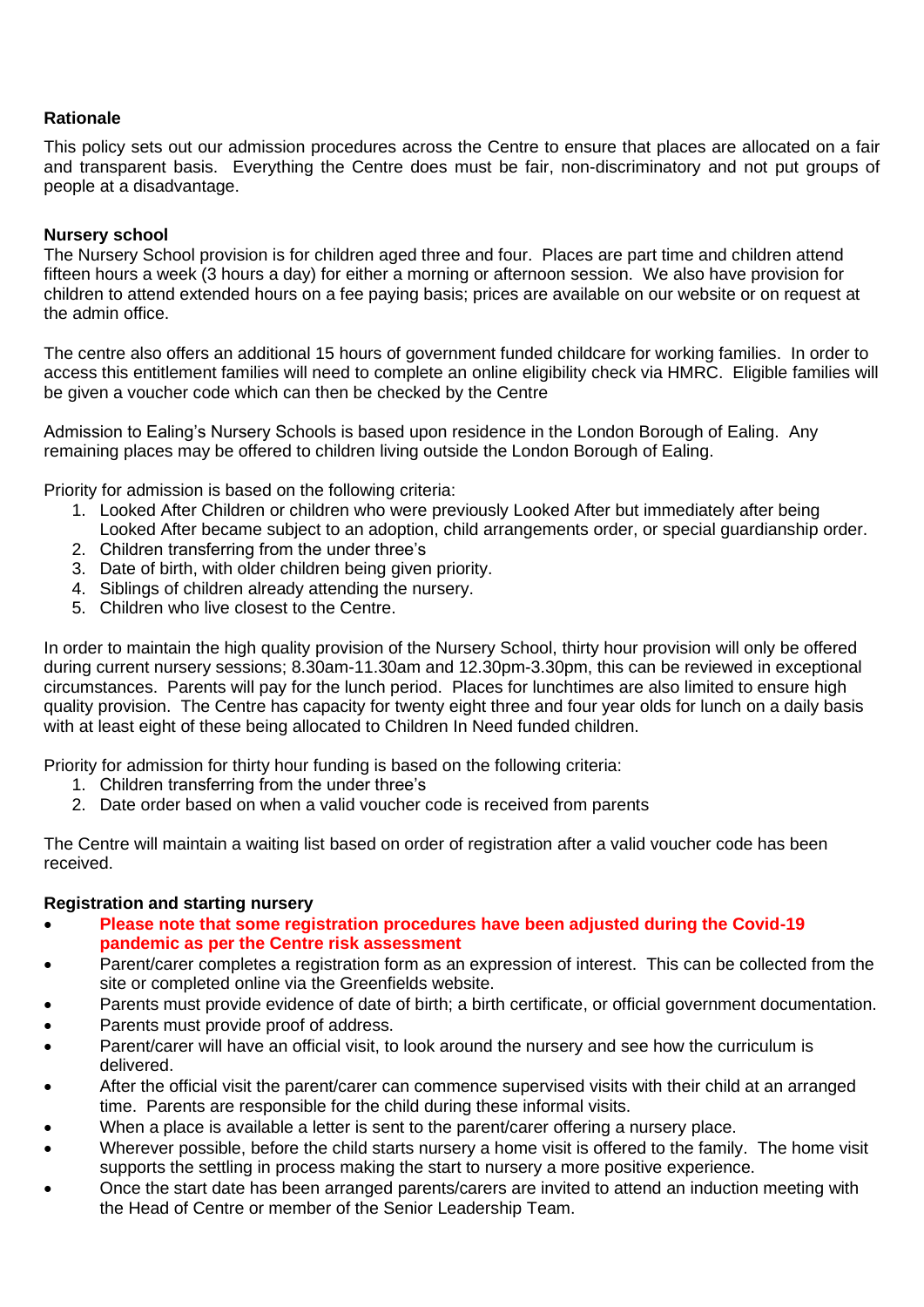- On their first day each child is allocated to their own Keyworker who will ensure that the child and family are supported during the settling in period and will monitor the child's progress throughout their time at the nursery.
- Parents/carers are asked to stay to settle their child in until the child feels confident and secure enough to stay without the parents.
- The Business Manager will meet with parents who want a day care place to complete the necessary paperwork and to discuss payment procedures. Payment must be made before the child starts nursery.

# **Under three's**

Children attending the Under Three's could be fee paying, in receipt of Two Year Old Funding or Children In Need funding.

Priority for admission is given to children based on the following criteria:

- 1. Looked After Children or children who were previously Looked After but immediately after being Looked After became subject to an adoption, child arrangements order, or special guardianship order.
- 2. A child referred to the Centre by the Early Years Placement Panel (until the allocated number of places are full).
- 3. Children referred to the Centre by external agencies
- 4. By date of registration
- 5. Siblings of children already in the centre
- 6. Date of birth, with older children being given priority
- 7. Children who live closest to the Centre

# **Registration and starting nursery**

- Parent/carer completes a registration form as an expression of interest.
- Parents must provide evidence of date of birth; a birth certificate or official government documentation.
- Parent/carer will have an official visit, to look around the nursery and see how the curriculum is delivered.
- When a place is available a letter/email is sent to the parent/carer offering a nursery place.
- Wherever possible, before the child starts nursery a home visit is offered to the family. The home visit supports the settling in process making the start to nursery a more positive experience.
- On their first day each child is allocated to their own Keyworker who will ensure that the child and family are supported during the settling in period and will monitor the child's progress throughout their time at the nursery. .
- Parents/carers are asked to stay to settle their child in until the child feels confident and secure enough to stay without the parents.
- The Business Manager will meet with parents who want a day care place to complete the necessary paperwork and to discuss payment procedures. Payment must be made before the child starts nursery.

## **Children In Need admissions**

- Referrals are received from the Ealing Early Years Placement Panel via an Early Help Assessment and Plan (EHAP).
- Children are placed on the waiting list in order of date referral received and priority. Priority is decided according to the Early Years Placement Panel criteria.
- The Centre contacts the families to let them know that they are on our waiting list. Information about relevant Children's Centre activities will be shared with families at this point.
- When a place is available the family are contacted by phone and a home visit is arranged. (Usually with the Keyworker and/or Extended Services Manager).
- Other centres that the family have been referred to are also contacted to ensure that the child is placed in the centre most suited to their needs.
- Subsequent to the home visit a decision is made as to whether the Centre can meet the needs of the child and where the child is best placed, e.g, Early Intervention Group (EIG), Under Three's or Over Three's.
- If the provision at the Centre is suitable for the child, the family will be given a start date and days of attendance.